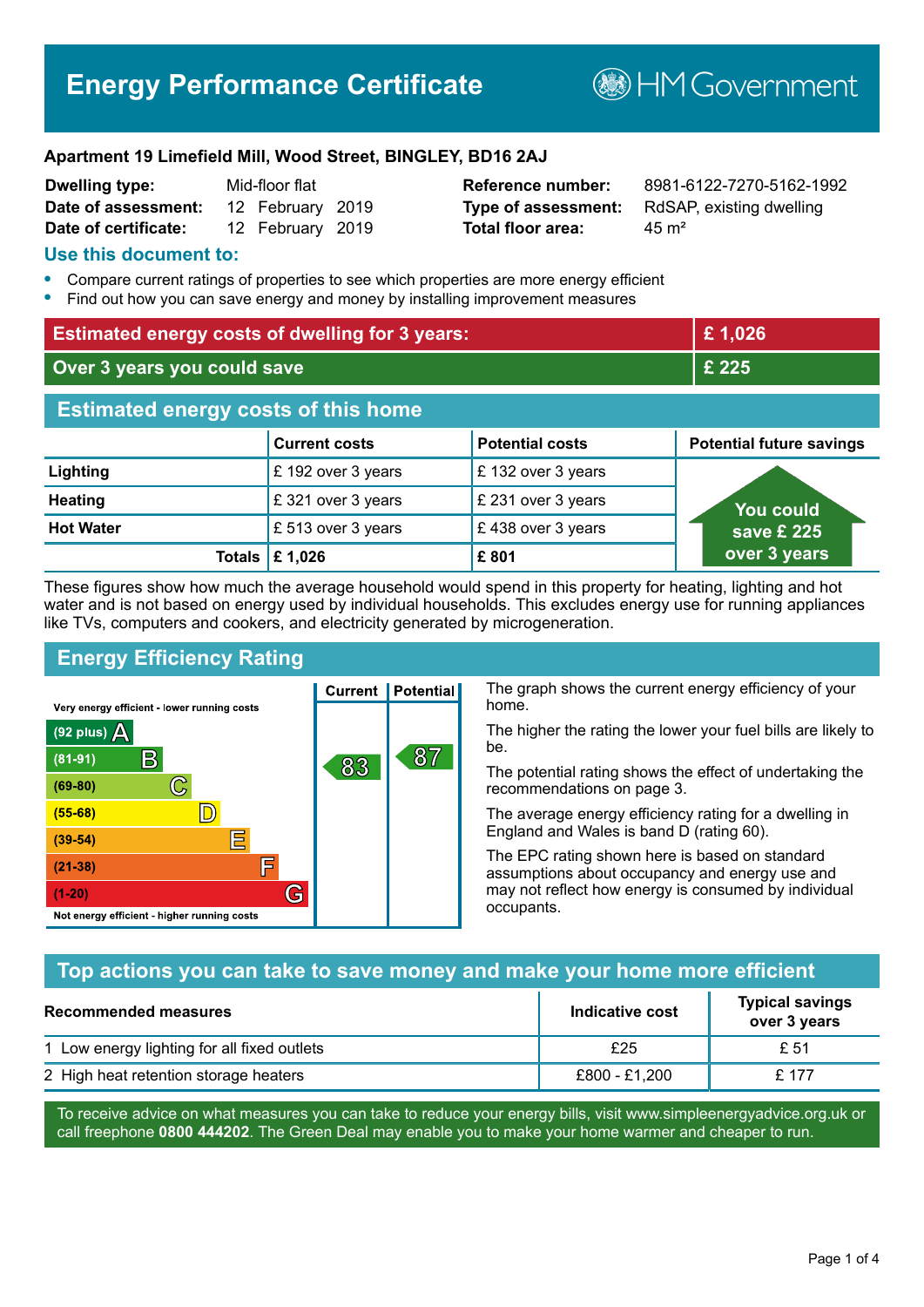Apartment 19 Limefield Mill, Wood Street, BINGLEY, BD16 2AJ

#### 12 February 2019 RRN: 8981-6122-7270-5162-1992

**Energy Performance Certificate**

### **Summary of this home's energy performance related features**

| <b>Element</b>        | <b>Description</b>                                    | <b>Energy Efficiency</b> |
|-----------------------|-------------------------------------------------------|--------------------------|
| Walls                 | Sandstone or limestone, as built, insulated (assumed) | ★★★★☆                    |
| Roof                  | (another dwelling above)                              |                          |
| Floor                 | (another dwelling below)                              |                          |
| Windows               | Fully double glazed                                   | ★★★★☆                    |
| Main heating          | Room heaters, electric                                | ★☆☆☆☆                    |
| Main heating controls | Programmer and appliance thermostats                  | ★★★★☆                    |
| Secondary heating     | Portable electric heaters (assumed)                   |                          |
| Hot water             | Electric immersion, off-peak                          | ★★☆☆☆                    |
| Lighting              | Low energy lighting in 38% of fixed outlets           | ★★★☆☆                    |

Current primary energy use per square metre of floor area: 178 kWh/m² per year

The assessment does not take into consideration the physical condition of any element. 'Assumed' means that the insulation could not be inspected and an assumption has been made in the methodology based on age and type of construction.

#### **Low and zero carbon energy sources**

Low and zero carbon energy sources are sources of energy that release either very little or no carbon dioxide into the atmosphere when they are used. Installing these sources may help reduce energy bills as well as cutting carbon. There are none provided for this home.

#### **Your home's heat demand**

For most homes, the vast majority of energy costs derive from heating the home. Where applicable, this table shows the energy that could be saved in this property by insulating the loft and walls, based on typical energy use (shown within brackets as it is a reduction in energy use).

| <b>Heat demand</b>           | <b>Existing dwelling</b> | Impact of loft<br>insulation | Impact of cavity<br>wall insulation | Impact of solid<br>wall insulation |
|------------------------------|--------------------------|------------------------------|-------------------------------------|------------------------------------|
| Space heating (kWh per year) | 697                      | N/A                          | N/A                                 | N/A                                |
| Water heating (kWh per year) | 1.554                    |                              |                                     |                                    |

You could receive Renewable Heat Incentive (RHI) payments and help reduce carbon emissions by replacing your existing heating system with one that generates renewable heat, subject to meeting minimum energy efficiency requirements. The estimated energy required for space and water heating will form the basis of the payments. For more information, search for the domestic RHI on the www.gov.uk website.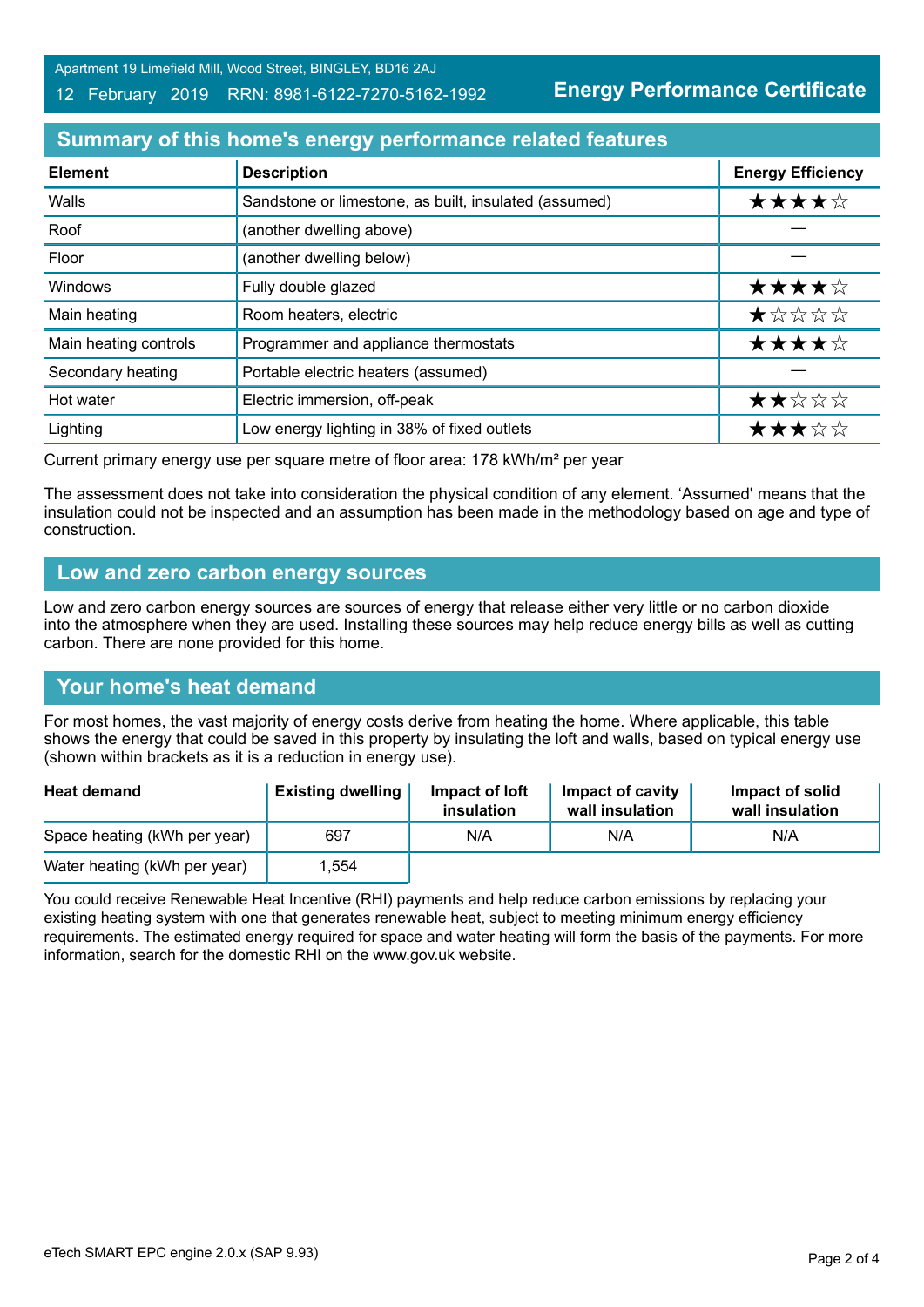Apartment 19 Limefield Mill, Wood Street, BINGLEY, BD16 2AJ

#### 12 February 2019 RRN: 8981-6122-7270-5162-1992

#### **Recommendations**

The measures below will improve the energy performance of your dwelling. The performance ratings after improvements listed below are cumulative; that is, they assume the improvements have been installed in the order that they appear in the table. To receive advice on what measures you can take to reduce your energy bills, visit www.simpleenergyadvice.org.uk or call freephone 0800 444202. Before installing measures, you should make sure you have secured the appropriate permissions, where necessary. Such permissions might include permission from your landlord (if you are a tenant) or approval under Building Regulations for certain types of work.

| <b>Recommended measures</b>               | Indicative cost | <b>Typical savings</b><br>per year | <b>Rating after</b><br>improvement |
|-------------------------------------------|-----------------|------------------------------------|------------------------------------|
| Low energy lighting for all fixed outlets | £25             | £ 17                               | <b>B84</b>                         |
| High heat retention storage heaters       | £800 - £1,200   | £ 59                               | <b>B87</b>                         |

#### **Alternative measures**

There are alternative measures below which you could also consider for your home.

- **•** Biomass boiler (Exempted Appliance if in Smoke Control Area)
- **•** Air or ground source heat pump

## **Financial Support and the Green Deal**

Green Deal Finance allows you to pay for some of the cost of your improvements in instalments under a Green Deal Plan (note that this is a credit agreement, but with instalments being added to the electricity bill for the property). The availability of a Green Deal Plan will depend upon your financial circumstances. There is a limit to how much Green Deal Finance can be used, which is determined by how much energy the improvements are estimated to **save** for a 'typical household'.

You may also be able to obtain support towards repairs or replacements of heating systems and/or basic insulation measures under the ECO scheme, provided that you are in receipt of qualifying benefits or tax credits. To learn more about this scheme and the rules about eligibility, visit www.simpleenergyadvice.org.uk or call freephone **0800 444202** for England and Wales.